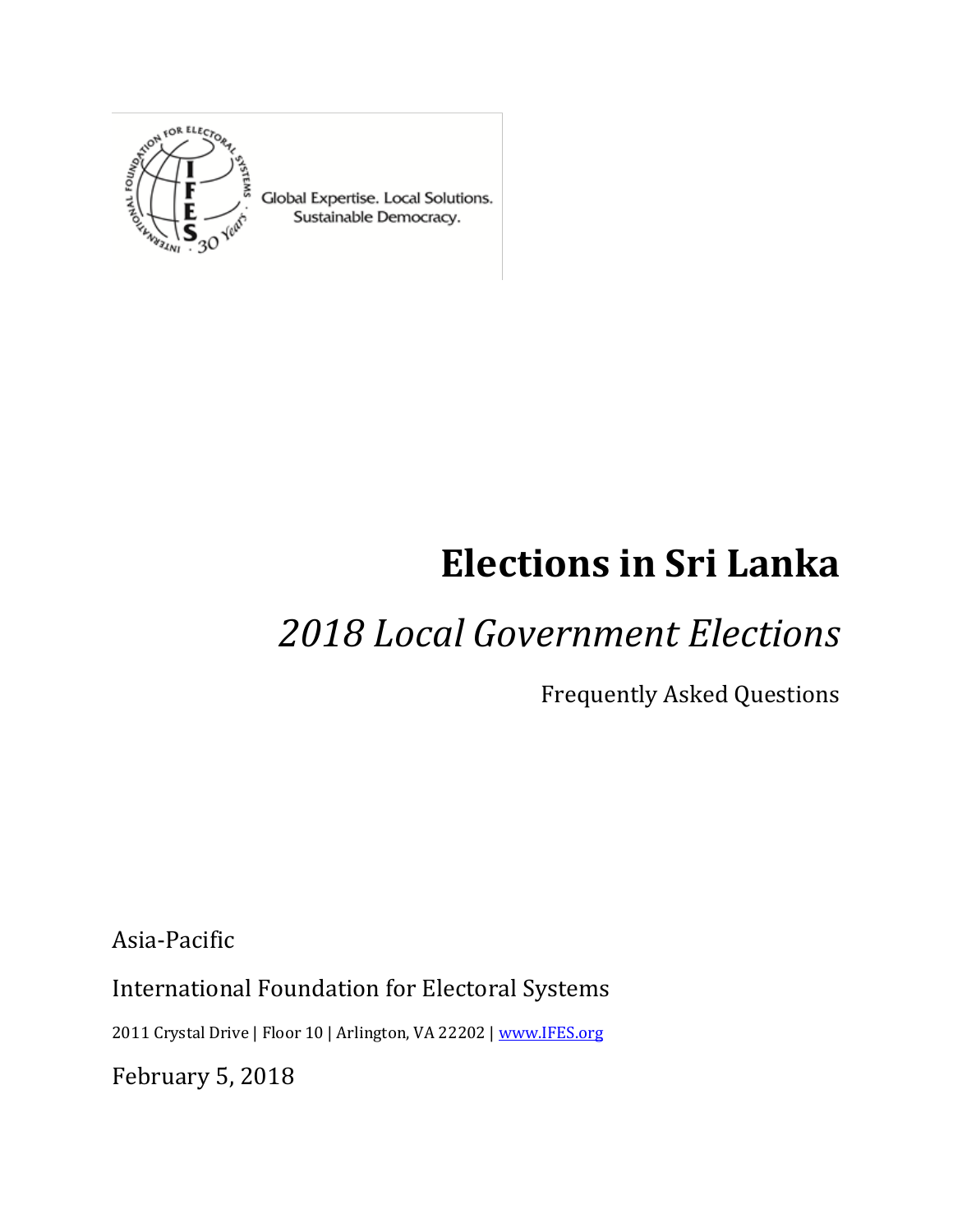### **Frequently Asked Questions**

| What are the types of local authorities in Sri Lanka and what are the relevant representatives' roles?  1 |
|-----------------------------------------------------------------------------------------------------------|
|                                                                                                           |
| What is the nomination process and campaign period for local government elections?2                       |
|                                                                                                           |
|                                                                                                           |
|                                                                                                           |
|                                                                                                           |
|                                                                                                           |
|                                                                                                           |
|                                                                                                           |
|                                                                                                           |
|                                                                                                           |
| How are ballots cast translated into seats for the mixed-member proportional system?                      |
|                                                                                                           |
|                                                                                                           |

*Disclosure:*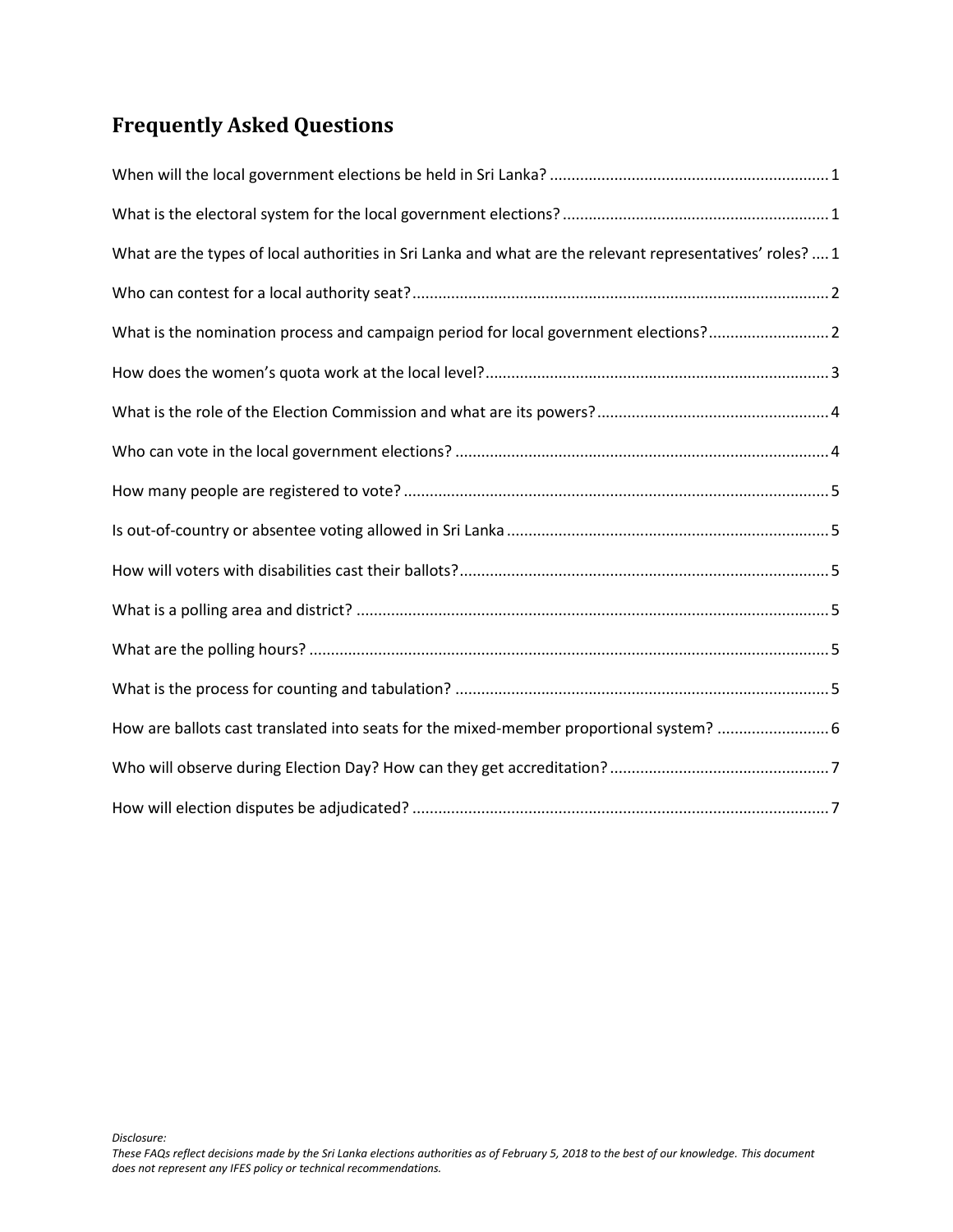#### <span id="page-2-0"></span>**When will the local government elections be held in Sri Lanka?**

The local government election (LGE), which will apply to all of Sri Lanka's 341 local government bodies, will be held on February 10, 2018. The LGE was delayed for almost two years due to Sri Lanka's adoption of a new, mixed-member proportional (MMP) system and the subsequent need for a new delimitation of electoral wards.

#### <span id="page-2-1"></span>**What is the electoral system for the local government elections?**

Following the passage of the Local Authorities (Amendment) Act No. 22 of 2012, which introduced a new mixed-member proportional (MMP) system to elect local government representatives, Sri Lanka will implement the MMP system for the first time in the upcoming election. Under the MMP system, 60 percent of the seats (totaling 5,092) are elected through the first-past-the-post (FPTP) system and 40 percent (totaling 3,394) are elected through a proportional representation (PR) system for a total of 8,486 local government representatives. The new law marks a significant change from the previous system, which was PR only.

Sri Lanka has 341 local authorities, or local government bodies. For the purpose of electing representatives through the FPTP system, each of the 341 local authorities are subdivided into wards. Except in multi-member wards, each ward elects one representative to its relevant local authority. In total, Sri Lanka's 341 authorities are made up of 4,750 single-member wards, 165 dual-member wards and four wards with three members for a total of 5,092 FPTP local government representatives.<sup>1</sup> The remaining 3,394 seats are accounted for through a PR system.

#### <span id="page-2-2"></span>**What are the types of local authorities in Sri Lanka and what are the relevant representatives' roles?**

Sri Lanka has three types of local government authorities, namely:

• Municipal councils for larger cities

 $\overline{\phantom{a}}$ 

- Urban councils for medium-sized cities in the country
- *Pradeshiya sabha* (divisional councils) for rural areas in the country

The number of municipal councils, urban councils and *pradeshiya sabhas* are as follows:

| <b>Municipal Councils</b> | <b>Urban Councils</b> | Pradeshiya Sabha | Total |
|---------------------------|-----------------------|------------------|-------|
| -24                       | 41                    | 276              | 341   |

The local government representatives are responsible for providing services to ensure "the comfort, convenience and well-being of the community" within the ward they represent. The representatives

 $1$  Multi-member wards are adopted in cases where citizens of Sinhalese, Tamil or Muslim groups are the minority within a ward but have a sufficient population to warrant their own representative.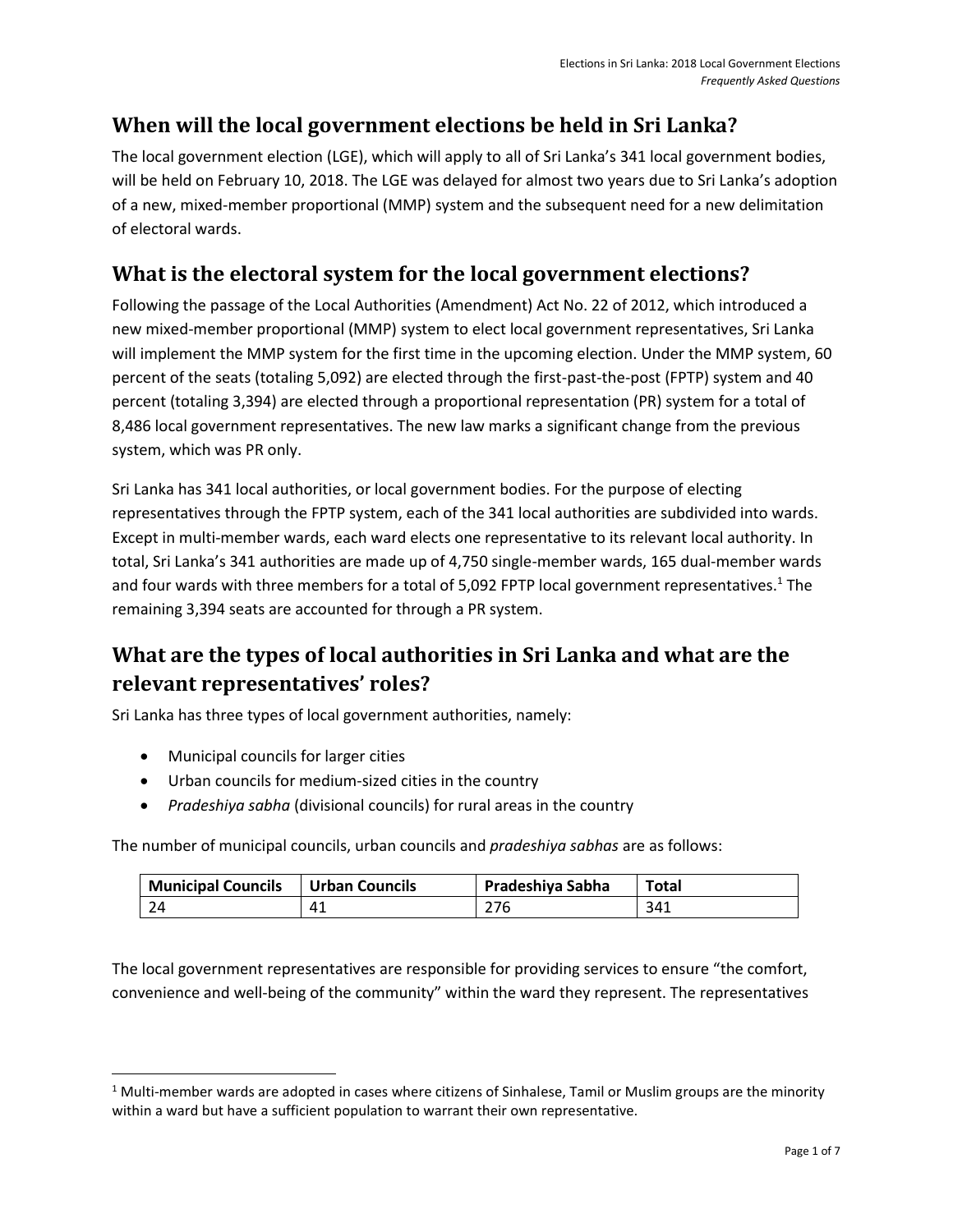oversee regulatory and administrative functions; public health and sanitation; environmental sanitation; public thoroughfares; and public utility services.

Representatives are elected to local authorities for four-year terms. In extenuating circumstances, the minister of local government and provincial councils can extend a local representative's term by publishing a gazette notification.<sup>2</sup> If the minister does not extend the term limit, elections for all representatives within a local authority are due within six months after the expiration of the four-year term. In the case that the local government representative's term has expired before an election is held, secretaries of *pradheshiya sabas* and urban councils and commissioners of the municipal councils assume the roles and responsibilities of the elected representative until the election is held.

#### <span id="page-3-0"></span>**Who can contest for a local authority seat?**

Any citizen who is qualified to have his or her name entered in the electoral register and is an "ordinary" citizen, meaning he or she has primary residence in his or her area of electoral registration, can run for local office. A person cannot run for a local authority seat if, for example, he or she holds another elected office, is not a citizen of Sri Lanka, is bankrupt or insolvent, has been imprisoned for an offense punishable with a 12-month jail term, or is currently a local government employee working in the area he or she would contest, among other exemptions.<sup>3</sup>

#### <span id="page-3-1"></span>**What is the nomination process and campaign period for local government elections?**

Whenever a local government election is due to be held, the returning officer of the district, who is appointed by the Election Commission to oversee elections and counting of results, will publish a notice to inform his or her intention to hold that election and call for candidate nominations from political parties or independent contesting groups. Per section 26 of the Local Government Election Ordinance, the three-day nomination period for the election begins 14 days after the notice is published and continues until noon on the 17th day from the date the notice was published.

Every contesting political party and independent group must submit two nomination papers for each local authority it is contesting in. One nomination paper consists of a list of names of candidates to be elected through the first-past-the-post system, at least 10 percent of whom must be women. Per section 28 of the Local Government Election Ordinance, the additional (second) nomination paper is for candidates running for the proportional representation seats, 50 percent of whom must be women. Additionally, for each nomination paper, political parties or independent groups must submit affidavits of all candidates to certify the candidates' willingness to run for office. In some cases, for example when a person is contesting under a youth category, candidates must also submit a copy of their birth certificate.

 $\overline{\phantom{a}}$ 

 $2$  A gazette notification is an official government proclamation or announcement.

<sup>&</sup>lt;sup>3</sup>A full list of exemptions is available in section 9 of the Local Government Election Ordinance.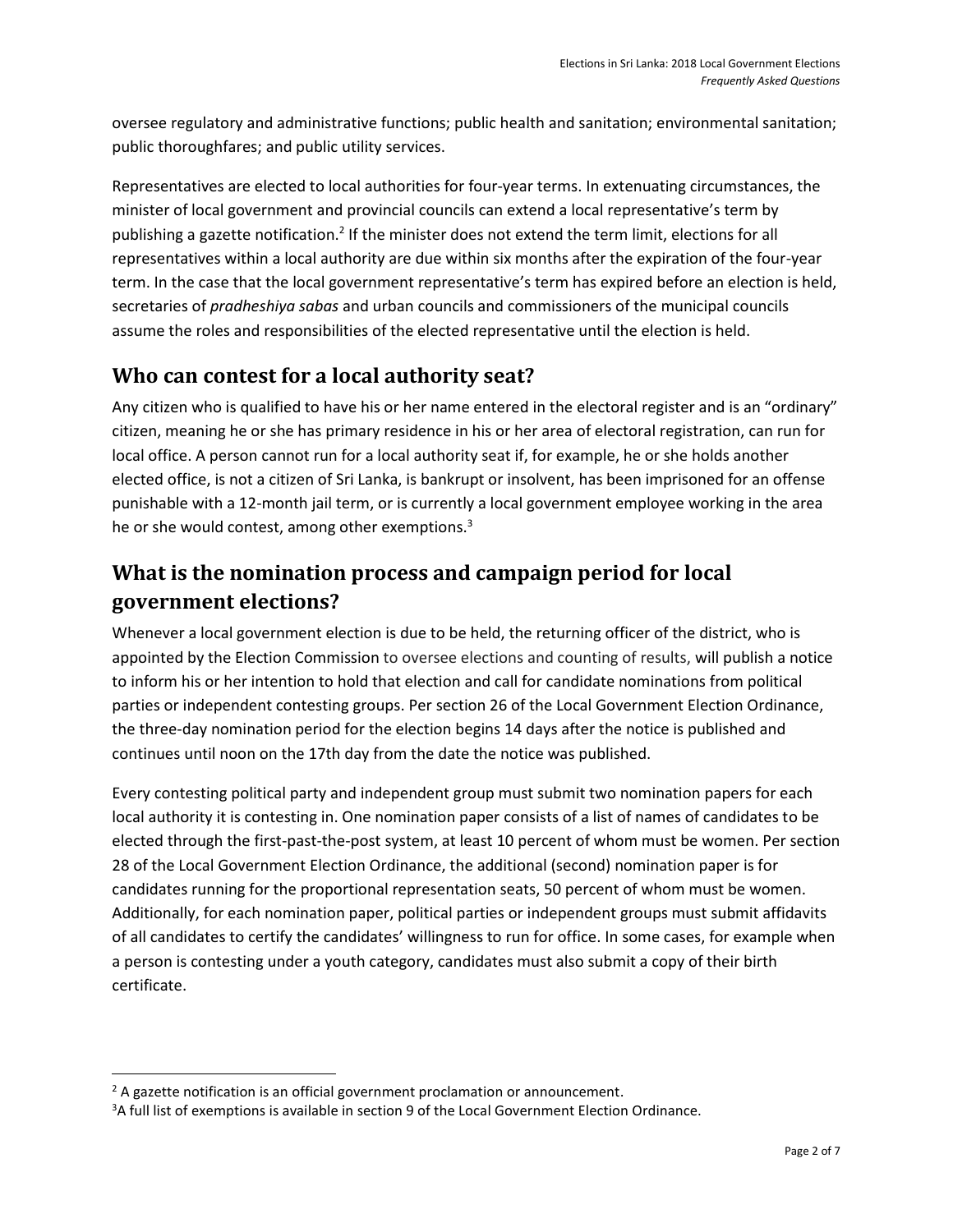The returning officer can conduct the election between five and seven weeks from the end of the nomination period. The date of the poll is determined by each returning officer in consultation with the Election Commission, and must avoid full moon Poya days and public holidays. Candidates must cease all campaigning by midnight on the night before the election.

#### <span id="page-4-0"></span>**How does the women's quota work at the local level?**

In February 2016, Sri Lanka's government passed a 25 percent women's quota for local elections through the Local Authorities (Amendment) Act, No. 1 of 2016. This was further amended by [Act No.16](http://srilankalaw.lk/gazette/2017_pdf/16-2017_E.pdf)  [of 2017,](http://srilankalaw.lk/gazette/2017_pdf/16-2017_E.pdf) which was passed in August 2017. As outlined in the latest Act, the following provisions are established by law in an attempt to meet the 25 percent quota:

- At least 10 percent of the names on the first nomination paper must be women. The first nomination paper is for those who are contesting elections in individual wards under the firstpast-the-post (FPTP) system. The 10 percent rule provides an opportunity for some women to be elected directly from wards.
- At least 50 percent of the names on any political party or independent group's additional nomination paper, which is the proportional representation (PR) list, must be women candidates. In the event that a contesting political party or independent group qualifies for more seats than it won through the FPTP system, it will be entitled to nominate new members from the PR list or select a candidate who was defeated through the FPTP system. The order of the candidates on the PR list can change after the list is submitted to the Election Commission; the secretary of each contesting party or leaders of the independent groups retain the authority to decide which candidate should be returned from either list.

This quota will be the first quota implemented at any level in Sri Lanka, where women make up only 5.8 percent of parliamentary seats, 2.8 percent of provincial council seats, and less than two percent at the local-government level.

The Election Commission has the authority under Act No. 16 of 2017 to reject nomination papers submitted by a political party or contesting independent group if they do not meet the basic legal requirements for the number of women candidates. The Local Government Election Ordinance has delegated responsibility to the Election Commission to ensure representation of 25 percent of women in each local government authority, although mathematically this may be difficult to achieve depending on the outcome of the seat calculations. There are a few key quota exceptions for political parties and independent groups, namely:

- If the number of members elected for a local authority exceeds the number apportioned amount, which is known as an overhang situation, and the 25 percent quota has not been met, the quota does not apply.
- If a political party/independent group receives less than 20 percent of the total number of votes in a local authority and obtains fewer than three seats, the quota does not apply.

It remains to be seen to what extent these exceptions will undermine the target 25 percent quota.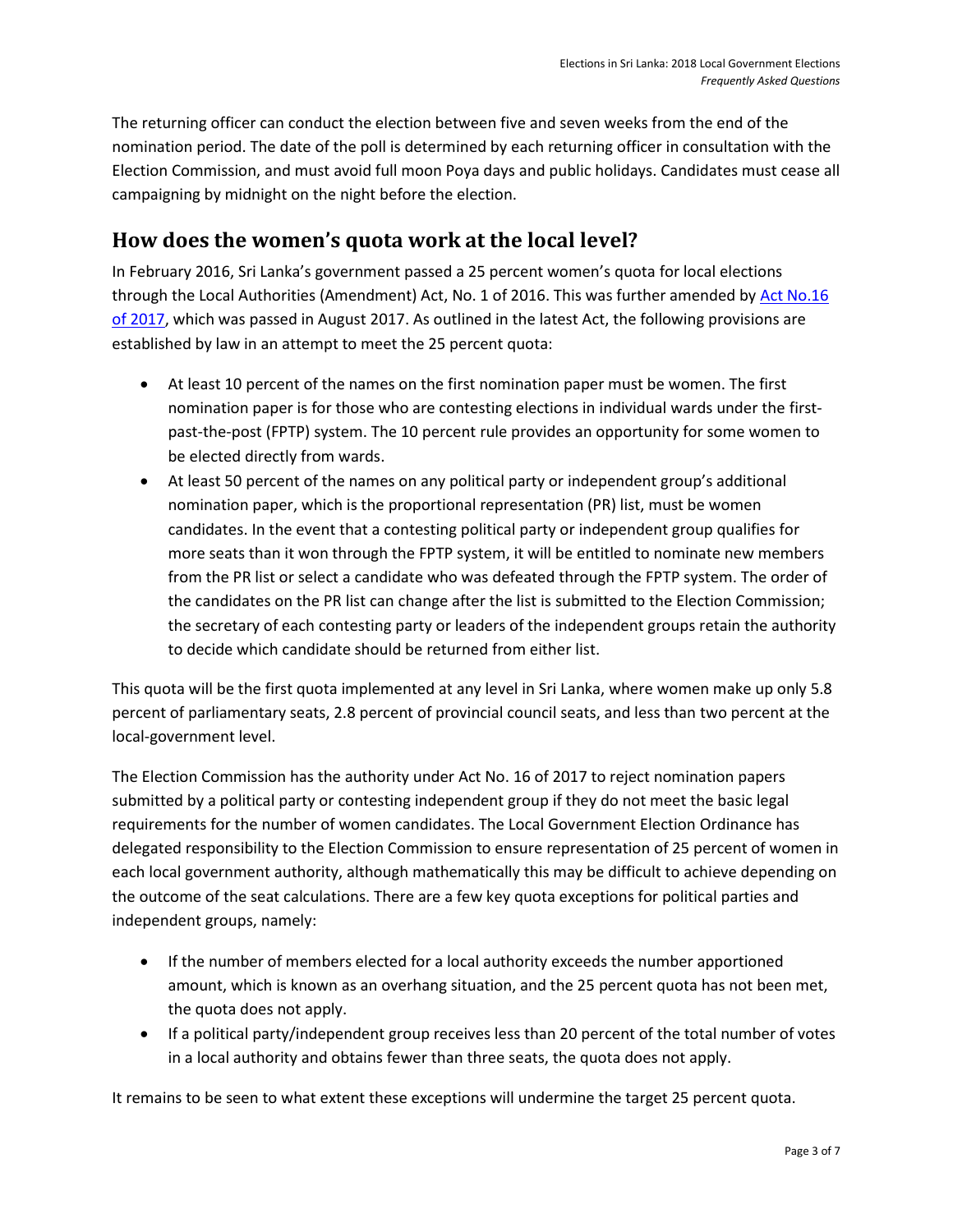#### <span id="page-5-0"></span>**What is the role of the Election Commission and what are its powers?**

The Election Commission of Sri Lanka is responsible for conducting all elections. In this capacity, it fulfills three primary responsibilities:

- Conducts all national, provincial and local elections, including preparation, Election Day management, transportation and counting of votes, official announcement of results and ensuring that the campaign is carried out in accordance with the law;
- Renews the electoral register annually after enumeration of electors; and
- Registers/accepts new political parties and renews registration of parties.<sup>4</sup>

The Election Commission is also responsible for accrediting national and international electoral observers.

The Election Commission is made up of one chairperson and two members, all of whom are appointed by the president of Sri Lanka upon recommendation of the Constitutional Council. Together, the chairperson and members exercise the decision-making powers of the Election Commission. Under their supervision, the election director general and the Election Commission staff carry out all administrative and operational functions.

At the district level, all administrative and operational functions are exercised through 25 district offices which operate under deputy/assistant commissioners. The key responsibilities of the deputy/assistant commissioners include:

- Conducting the annual registration of voters;
- Preparing and certifying the voters' list;
- Conducting elections including accepting nominations, and counting and certifying district results;
- Conducting poll workers trainings;
- Identifying polling centers and preparing travel directions;
- Ensuring general administration of the district office;
- Maintaining financial accounts of the district office;
- Representing the Election Commission at court proceedings at the district level; and
- Conducting voter education.

#### <span id="page-5-1"></span>**Who can vote in the local government elections?**

According to Articles 88 and 89 of the constitution, citizens of Sri Lanka who are: 1) 18 years of age or older; 2) registered in the appropriate register of electors; and 3) are not subject to any of the disqualifications identified in the law are eligible to vote in the election. Citizens are disqualified from voting if they are found to be of "unsound mind" [sic] under Sri Lankan law; in various cases of

 $\overline{\phantom{a}}$ 

<sup>4</sup> Per Article 104B of the 1978 constitution.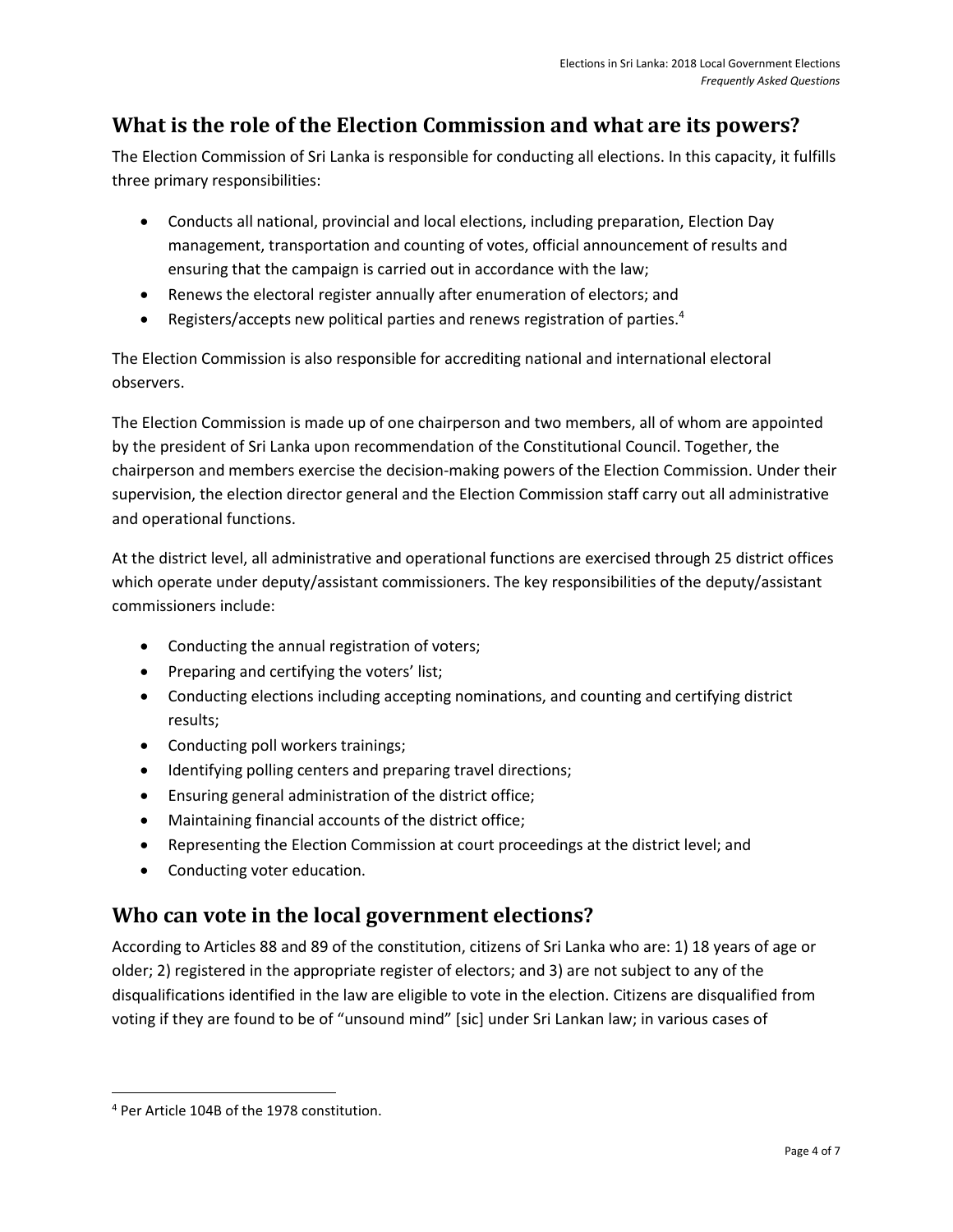conviction for corruption or illegal practices related to elections; or if in the last seven years they are or have been imprisoned for more than six months.<sup>5</sup>

#### <span id="page-6-0"></span>**How many people are registered to vote?**

There are 15,760,867 registered voters (48.6% men and 51.4% women).

#### <span id="page-6-1"></span>**Is out-of-country or absentee voting allowed in Sri Lanka**

There are no provisions for Sri Lankans to vote out-of-country. Absentee voting is restricted to essential government workers (police, military, and civil servants) who are eligible to be registered for advance/absentee voting (known in Sri Lanka as "postal voting").

#### <span id="page-6-2"></span>**How will voters with disabilities cast their ballots?**

Sri Lanka's Elections Act, No. 28 of 2011, identifies special provisions to enable voters with a physical disability to have a person of their choice assist them in casting their ballot. In order to access this provision, voters with disabilities must seek approval from the returning officer and bring this certificate of eligibility to the polling station on Election Day, per the Elections (Special Provisions) Act, No. 28 of 2011. Voters with physical disabilities requiring assistance may also cast their ballot through the polling station's senior presiding officer.

Additionally, in July 2015, Sri Lanka's election commissioner released a statement confirming that any person with a physical disability who is unable to transport himself or herself to a polling station by foot or public transportation may apply through their district election office for special transportation arrangements. The request must be made at least one week in advance of Election Day. The same provisions are expected to apply for the 2018 local government election.

#### <span id="page-6-3"></span>**What is a polling area and district?**

Each ward within a local authority equates to an election polling area for that local authority.

A polling district is a geographic area with one polling center. Because each polling district can have no more than 1,500 registered voters within its boundary, there are multiple polling districts in each polling area (or ward). For the 2018 local government election, the Election Commission anticipates having as many as 14,000 polling districts, each with its own polling center.

#### <span id="page-6-4"></span>**What are the polling hours?**

 $\overline{\phantom{a}}$ 

On Election Day, voting will be conducted from 7.00 a.m. to 4.00 p.m.

#### <span id="page-6-5"></span>**What is the process for counting and tabulation?**

The counting process will take place at the polling center when polls close and will be overseen by the returning officer. The counting will be conducted in front of political party agents, observers and higher

<sup>5</sup> Per section 6 of the Local Authority Elections Ordinance read with Article 89 of the 1978 constitution.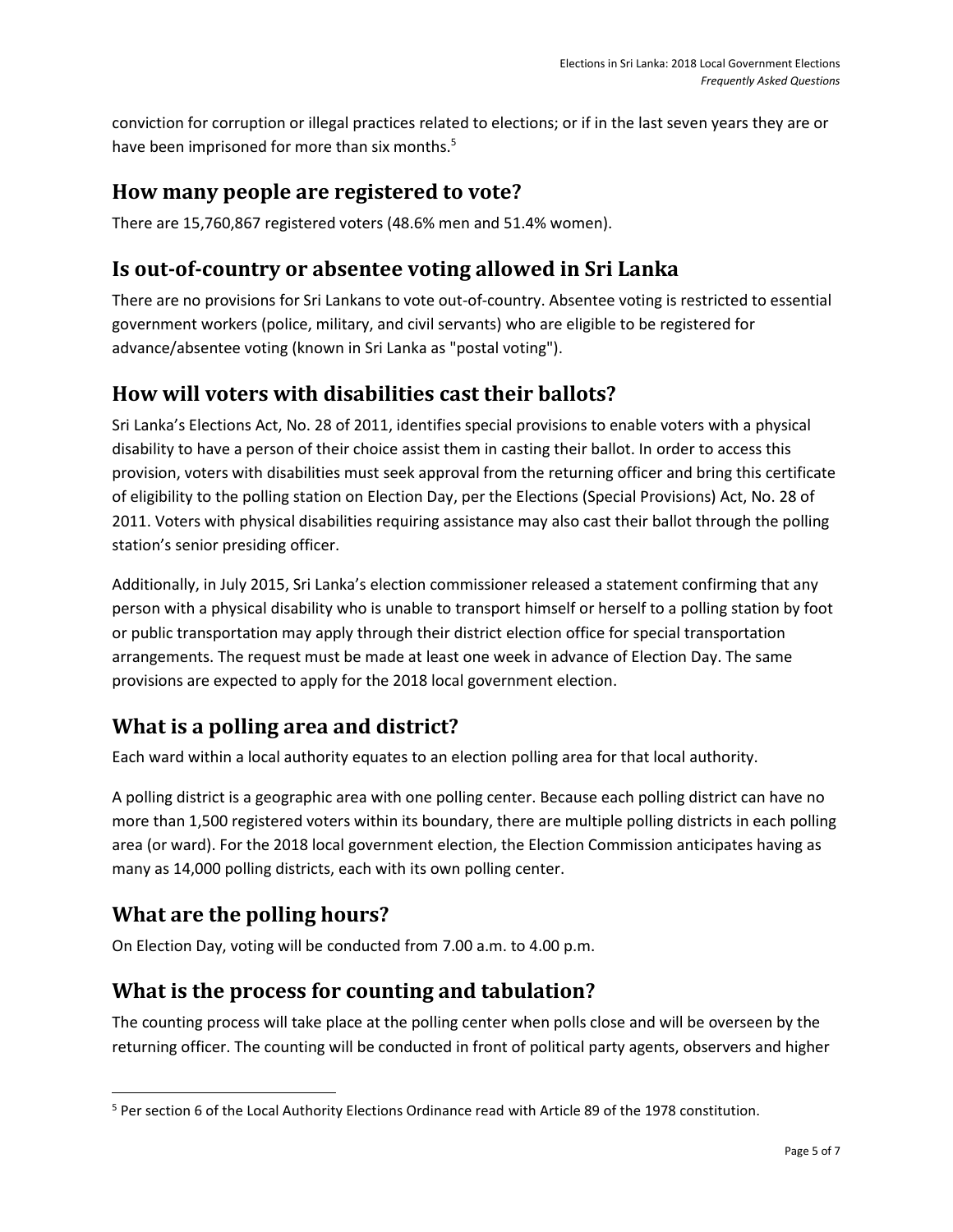election officials. Vote counting and tabulation will be carried out in two stages at the polling center. In the first stage, counting officers appointed by the Election Commission count the number of ballots papers in each box. This is to ensure that the number of ballots tally with the stubs in the ballot boxes. In the second stage, they sort and count the ballot papers according to the votes cast in favor of each political party or group in the polling district.

Following the completion of the counting process at the polling center, the chief counting officer will issue the results, which will also be signed by two other counting officers and political party agents. Five carbon copies of the results sheet will be prepared, one of which is sent to the returning officer, one is displayed on the door of the polling center, and the remaining three will be given to the counting agents representing the three political parties that won the first, second and third place in terms of the numbers of votes obtained.

The final election results for every local authority will be issued after the results of each center are tabulated and certified by the district returning officer at the district result center. The district returning officer announces the results for both the first-past-the-post and proportional representation seats, following approval of results by the Election Commission. The results may also be published on the Election Commission's website.

#### <span id="page-7-0"></span>**How are ballots cast translated into seats for the mixed-member proportional system?**

As noted above, 60 percent of the seats in each local government authority will be elected under the first-past-the-post (FPTP) system. The candidate who receives the most votes will be declared the elected representative.

The other 40 percent of seats will be elected based on the proportion of votes received by each contesting political party or independent group. To complete the seat calculation, the district returning officers first counts the total number of valid votes cast and divides that number by the total number of seats up for election in a given local authority. This number represents the average amount of votes cast per seat (X). To identify the number of seats a political party or independent group gained (Y), the district returning officer then takes the total number of valid votes a party or group received in the local authority and divides that by the average number of votes per seat (X). Finally, to account for seats already won through the FPTP system, the district returning officer takes the total number of seats a political party or independent group gained (Y) and subtracts the total number won through FPTP. The result is the number of seats a political party or group is entitled to under the proportional representation system.

*To identify the number of votes for each seat* 

Number of total valid votes cast

**Qualifying Number X**

Total number of seats of the relevant local authority